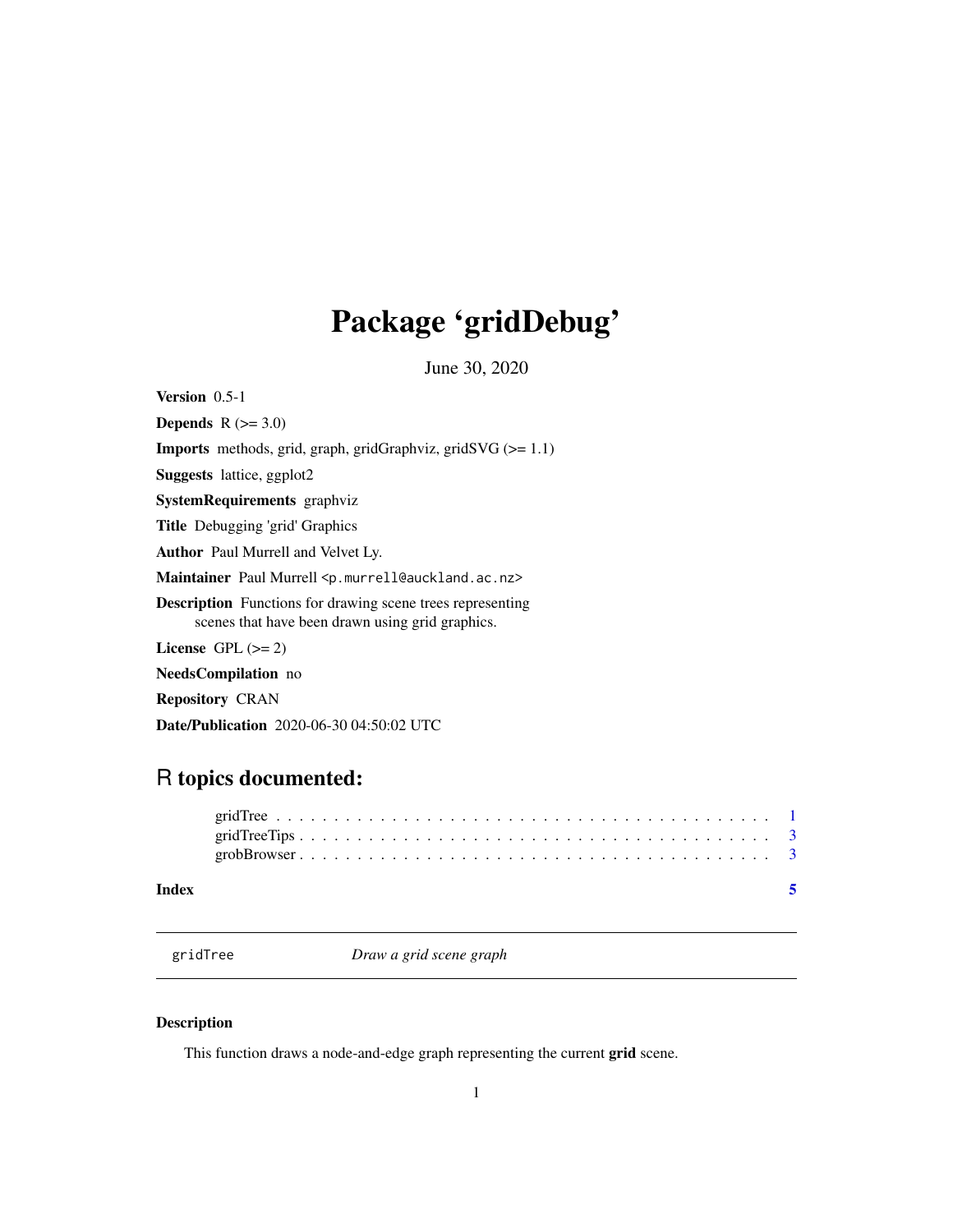#### Usage

```
gridTree(grobNodeAttrs=list(shape="circle", fillcolor="black",
                   fontcolor="white"),
vpNodeAttrs=list(shape="box", fillcolor="grey90",
                 fontcolor="black"),
grob2grobAttrs=list(color="black", lty="solid", lwd=1),
vp2vpAttrs=list(color="black", lty="solid", lwd=1),
grob2vpAttrs=list(color="black", lty="dotted", lwd=1),
vp2grobAttrs=list(color="grey", lty="solid", lwd=2),
split=TRUE, grid=TRUE,
grobs=TRUE, viewports=TRUE, draw=TRUE)
```
#### Arguments

| grobNodeAttrs | Named list of attribute settings for nodes representing grobs.                          |
|---------------|-----------------------------------------------------------------------------------------|
| vpNodeAttrs   | Named list of attribute settings for nodes representing viewports.                      |
|               | grob2grobAttrs Named list of attribute settings for edges between two grobs.            |
| vp2vpAttrs    | Named list of attribute settings for edges between two viewports.                       |
| grob2vpAttrs  | Named list of attribute settings for edges from a grob to a viewport.                   |
| vp2grobAttrs  | Named list of attribute settings for edges from a viewport to a grob.                   |
| split         | Logical indicating whether to break long node names across multiple lines.              |
| grid          | Logical indicating whether to draw the graph using traditional graphics or grid.        |
| grobs         | Logical indicating whether to include nodes in the graph for grobs in the scene.        |
| viewports     | Logical indicating whether to include nodes in the graph for viewports in the<br>scene. |
| draw          | Logical indicating whether to draw the graph.                                           |

#### Details

The attribute names must be valid graphviz attribute names.

#### Value

Invisibly returns a graph object.

#### Author(s)

Paul Murrell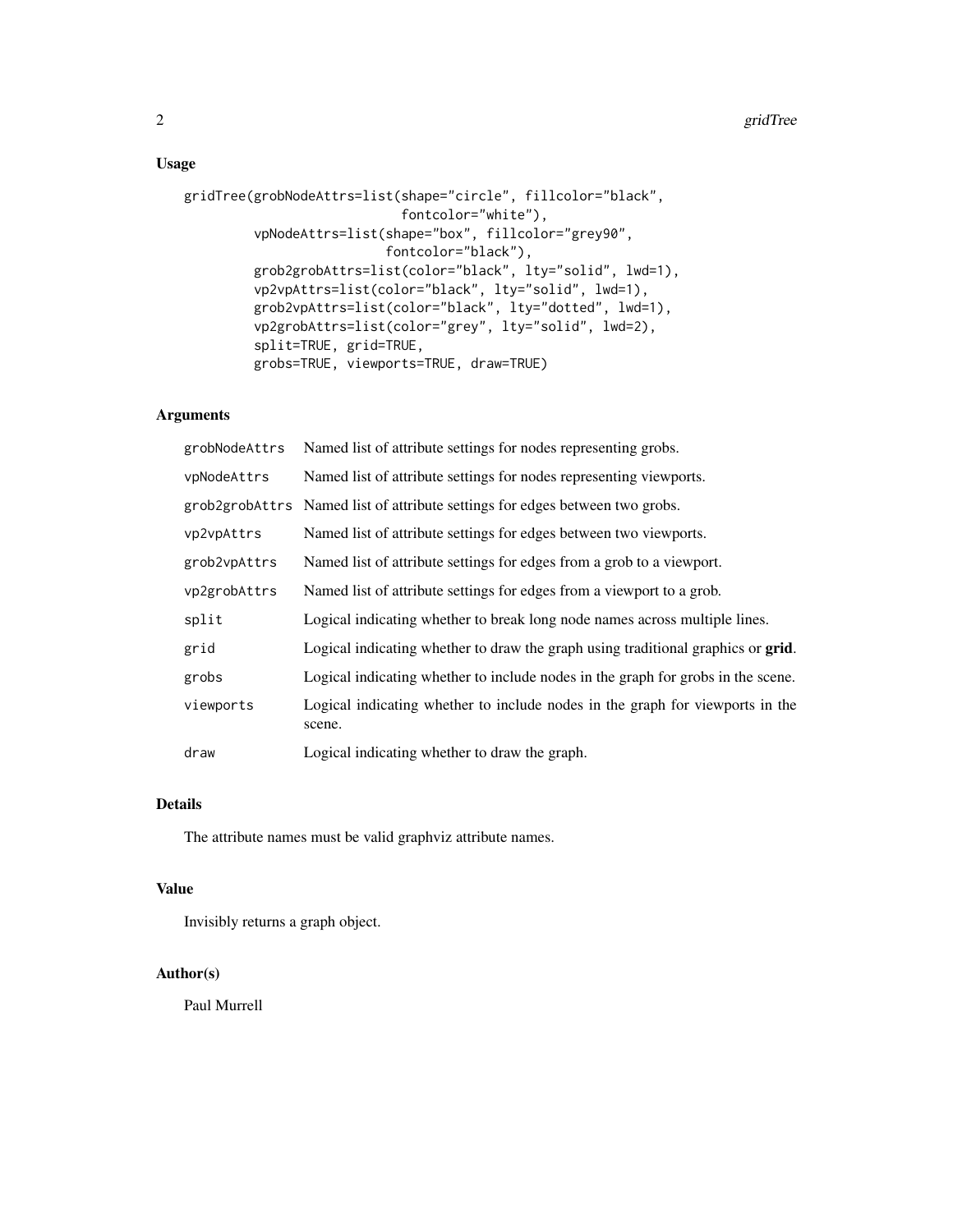<span id="page-2-0"></span>

#### Description

Produces an SVG version of a scene graph with tooltips that show node labels when the mouse hovers over a graph node.

#### Usage

gridTreeTips(filename = "Rplots.svg", ..., grid = TRUE)

#### Arguments

| filename                | The name of the SVG file that is produced.                                                                     |
|-------------------------|----------------------------------------------------------------------------------------------------------------|
| $\cdot$ $\cdot$ $\cdot$ | Arguments that will be passed to $gridTree()$ .                                                                |
| grid                    | Logical indicating whether to draw the scene graph using grid; setting this to<br>FALSE will produce an error. |

#### Details

This function first produces a grid scene graph from the current page, then produces an SVG version (with tooltips).

#### Author(s)

Paul Murrell

#### See Also

[gridTree](#page-0-1)

grobBrowser *Add tooltips to a grid scene.*

#### Description

Produces an SVG version of a grid scene with tooltips that show grob labels when the mouse hovers over a grob.

#### Usage

grobBrowser(filename = "Rplots.svg")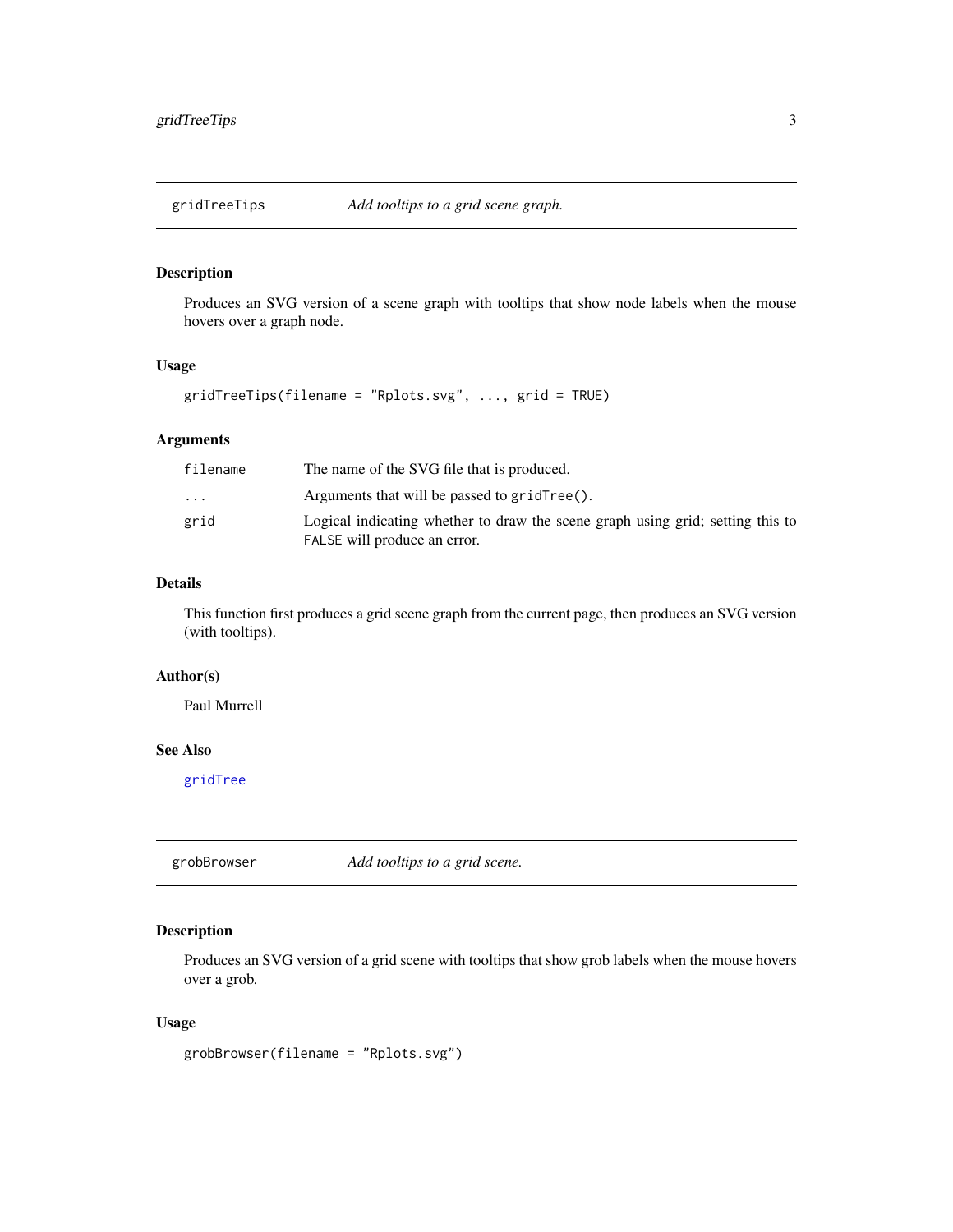#### <span id="page-3-0"></span>4 grobBrowser

#### Arguments

filename The name of the SVG file that is produced.

#### Author(s)

Paul Murrell

#### See Also

[gridTree](#page-0-1)